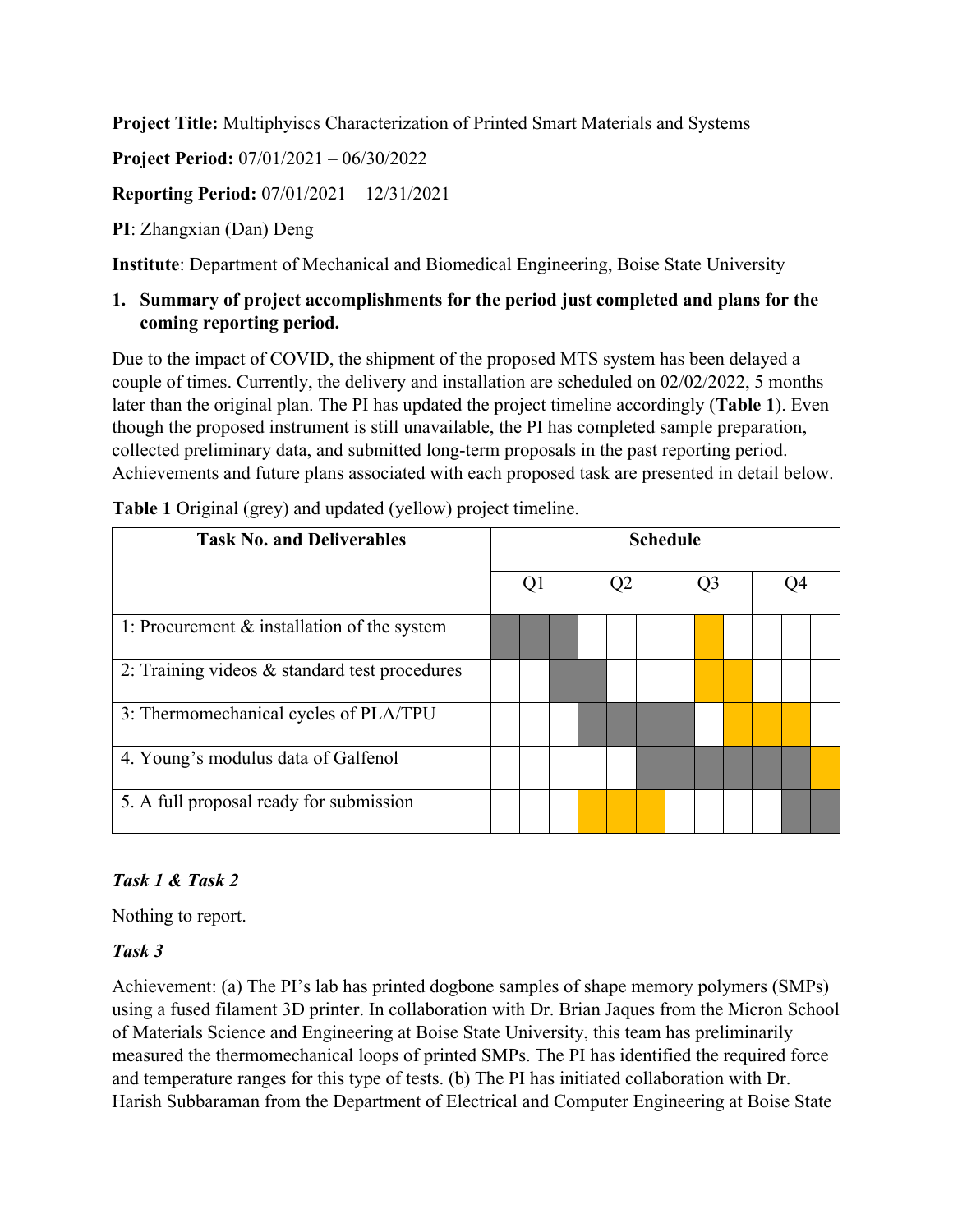and completed dielectric constant measurement of the printed SMPs. They have designed morphing antennas using the printed SMPs.

Plan: (a) The PI will use the SMP dogbone samples to conduct the onsite training. (b) The PI will publish the characterization result together with the morphing antenna prototypes on an IEEE journal.

## *Task 4*

Achievement: (a) The PI received \$1,800 from the CAES Senior Design Grant Program to purchase magnetostrictive iron-gallium alloys (Galfenol) samples. (b) In collaboration with Dr. Joshua Daw from the High Temperature Test Laboratory at Idaho National Laboratory and Dr. Dylan Mikesell from the Department of Geosciences at Boise State University, the PI has submitted a proposal titled "Multiphysics mechanics of magnetostrictive materials" to NSF Program of Mechanics of Materials and Structures (MoMS). This proposal is currently under review. The PI plans to use the proposed MTS load frame to characterize the temperature- and magnetic-dependent Young's modulus of Galfenol.

Plan; (a) The PI will complete the strain-stress loop measurements of the Galfenol rod sample from room temperature to 200 Celsius by the end of this proposal.

## *Task 5*

Achievement: (a) The PI has submitted a preproposal titled "On Demand Manufacturing of Smart Systems for Structural Health Monitoring" to the Idaho NASA EPSCoR office. This preproposal has been selected for National NASA EPSCoR competition.

Plan: (a) The PI's group will lead the full proposal submission to the National NASA EPSCoR program by February, 2022. The PI will purchase a digital image correlation system for the proposed MTS system to enable contactless strain measurement.

## **2. Summary of budget expenditures for the period just completed**

A total of \$85,358.82 has been spent to purchase the MTS system. The remaining \$14,641.18 will be used to hire a MS student in spring 2022 and summer 2022. More details of the budget expenditures can be found in the spreadsheet included in this submission.

## **3. Numbers of faculty and student participation resulting from the funding**

Nothing to report

## **4. Patents, copyrights, and Plant Variety Protection Certificates received or pending**

Nothing to report

## **5. Technology licenses signed and start-up businesses created**

Nothing to report

## **6. Status of private part/industry partnerships**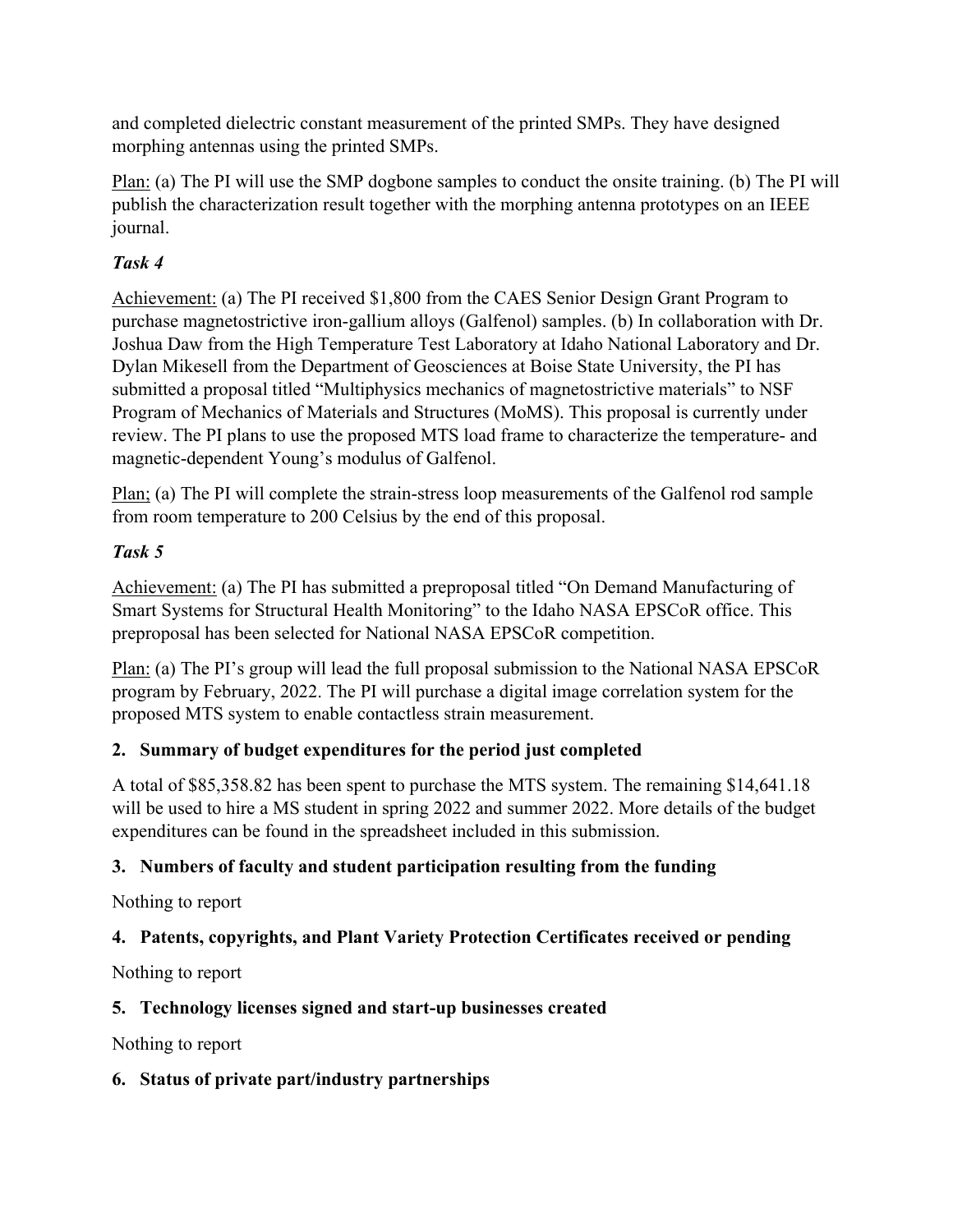Nothing to report

# **7. Additional funding received and financial burn rate**

Nothing to report

#### **8. Any other pertinent information**

Nothing to report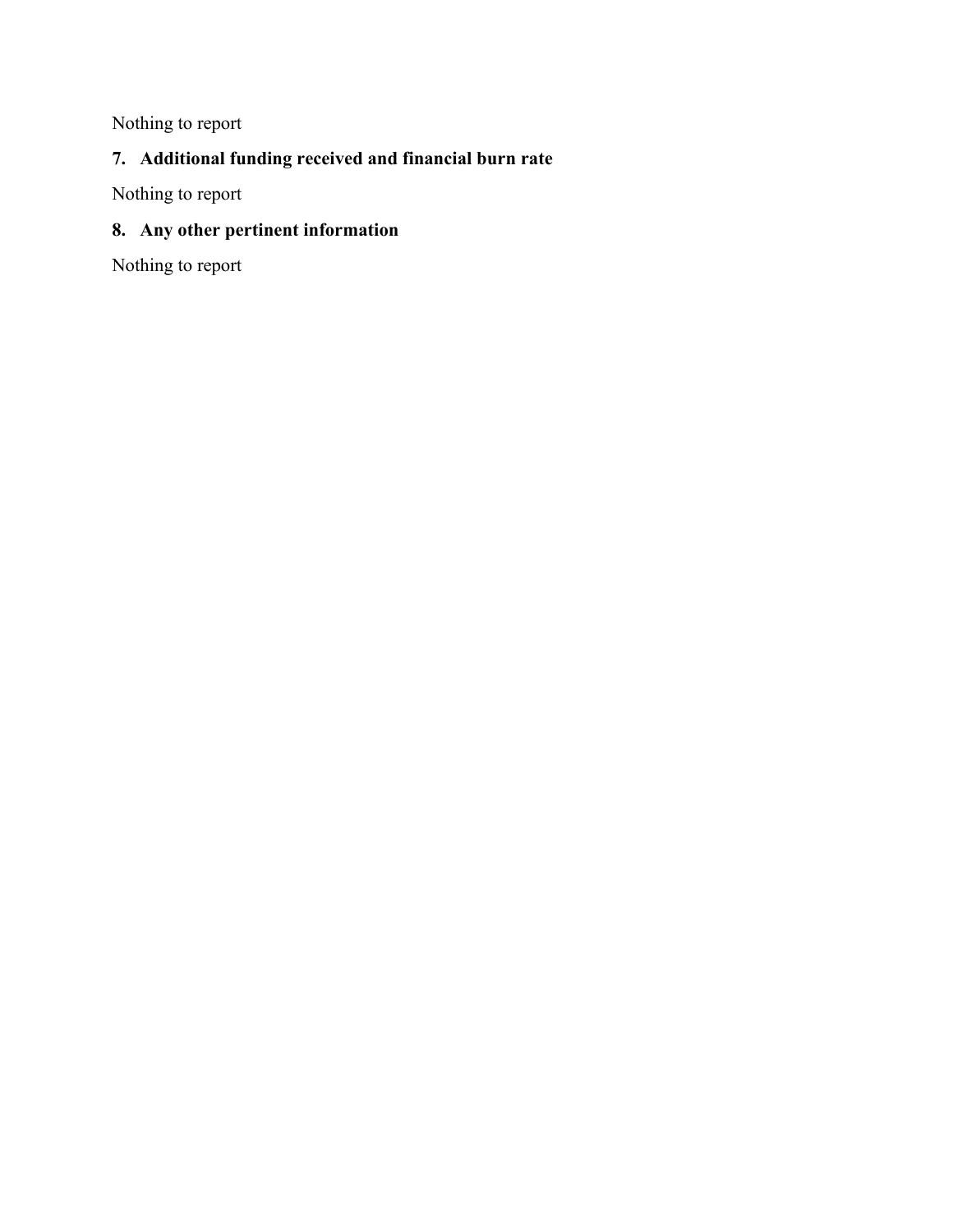| Title:      | Multiphysics Characterization of Printed Smart Materials and Systems Start Date: |                    | 7/1/2021  | Projection as of: 12 |   |
|-------------|----------------------------------------------------------------------------------|--------------------|-----------|----------------------|---|
| Award #     | 3742013                                                                          | <b>End Date:</b>   | 6/30/2022 | <b>Updated by:</b>   | J |
| Fund        | 1850                                                                             |                    |           |                      |   |
| Dept        | 13000                                                                            |                    |           |                      |   |
| Cost Center | 1001004                                                                          | OSP#               | 9937      | PI:                  | D |
| Project     | 2000002083                                                                       | <b>Award Files</b> |           | Sponsor:             | Ι |

## 12/20/2021 Jason Pap<mark>k</mark>a

|                     |               | Original        | <b>PPM</b>               | Life To Date                 |   |                          | Remaining                | %                        |                          |    | <b>Est Remaining</b>     | %                        |           |
|---------------------|---------------|-----------------|--------------------------|------------------------------|---|--------------------------|--------------------------|--------------------------|--------------------------|----|--------------------------|--------------------------|-----------|
|                     |               | <b>Budget</b>   | <b>Budget</b>            | Expense                      |   | Encumbered               | Budget                   | Remaining                | Projected                |    | <b>Budget</b>            | Remaining                |           |
| Reg Sal             |               |                 |                          | $\overline{\phantom{0}}$     |   | $\overline{\phantom{0}}$ |                          | $\overline{\phantom{0}}$ |                          |    |                          | $\overline{\phantom{0}}$ |           |
| Irr Sal             |               |                 |                          | $\overline{\phantom{a}}$     |   |                          |                          | $\hbox{ }$               |                          |    |                          | $\hbox{\small -}$        |           |
| Sum Sal             |               |                 |                          | $\overline{\phantom{a}}$     |   | $\overline{\phantom{a}}$ | $\overline{\phantom{a}}$ | $\overline{\phantom{0}}$ | $\overline{\phantom{0}}$ |    | $\overline{\phantom{0}}$ | $\overline{\phantom{a}}$ |           |
| Stu Sal             | $\frac{1}{2}$ | 12,206.00       | 12,206.00                | $\overline{\phantom{0}}$     |   | $\overline{\phantom{0}}$ | 12,206.00                | 100%                     |                          |    | 12,206.00                | 100%                     |           |
| Fringe              | \$            | 2,260.00        | 2,260.00                 | $\overline{\phantom{a}}$     |   | $\overline{\phantom{a}}$ | 2,260.00                 | 100%                     |                          |    | 2,260.00                 | 100%                     |           |
| OE                  |               |                 |                          | $\overline{\phantom{a}}$     |   | $\overline{\phantom{a}}$ | $\overline{\phantom{a}}$ | $\overline{\phantom{a}}$ | $\overline{\phantom{0}}$ |    | $\overline{\phantom{0}}$ | $\overline{\phantom{a}}$ |           |
| Travel              |               |                 |                          | $\overline{\phantom{a}}$     |   | $\overline{\phantom{a}}$ |                          | $\blacksquare$           |                          |    |                          | $\hbox{\small -}$        |           |
| Capital             | $\frac{1}{2}$ | 85,534.00       | 85,534.00                | $\overline{\phantom{a}}$     |   | 85,358.82                | 175.18                   | $0\%$                    |                          |    | 175.18                   | 0%                       |           |
| Subcontracts        |               |                 | $\overline{\phantom{0}}$ | $\qquad \qquad \blacksquare$ |   | $\overline{\phantom{a}}$ | $\overline{\phantom{a}}$ | $\overline{\phantom{0}}$ |                          |    | $\overline{\phantom{0}}$ | $\overline{\phantom{a}}$ |           |
| Student Costs       |               |                 |                          | $\overline{\phantom{a}}$     |   | $\overline{\phantom{0}}$ |                          | $\hbox{ }$               |                          |    |                          | $\overline{\phantom{a}}$ |           |
| <b>Total Direct</b> |               | 100,000.00      | 100,000.00               | $\qquad \qquad \blacksquare$ |   | 85,358.82                | 14,641.18                |                          |                          |    | 14,641.18                |                          | F&A Type: |
| F&A                 |               |                 | $\overline{\phantom{a}}$ | -                            |   | $\overline{\phantom{a}}$ | $\overline{\phantom{a}}$ | $\blacksquare$           |                          |    |                          | $\overline{\phantom{a}}$ | F&A Rate: |
|                     |               |                 |                          |                              |   |                          |                          |                          |                          |    |                          |                          |           |
| Totals              |               | $100,000.00$ \$ | 100,000.00 \$            | $\sim$ $-$                   | க | $85,358.82$ \$           | 14,641.18                | 15%                      | $\overline{\phantom{0}}$ | -9 | 14,641.18                | 15%                      |           |

Dan Deng Idaho State Board of Education